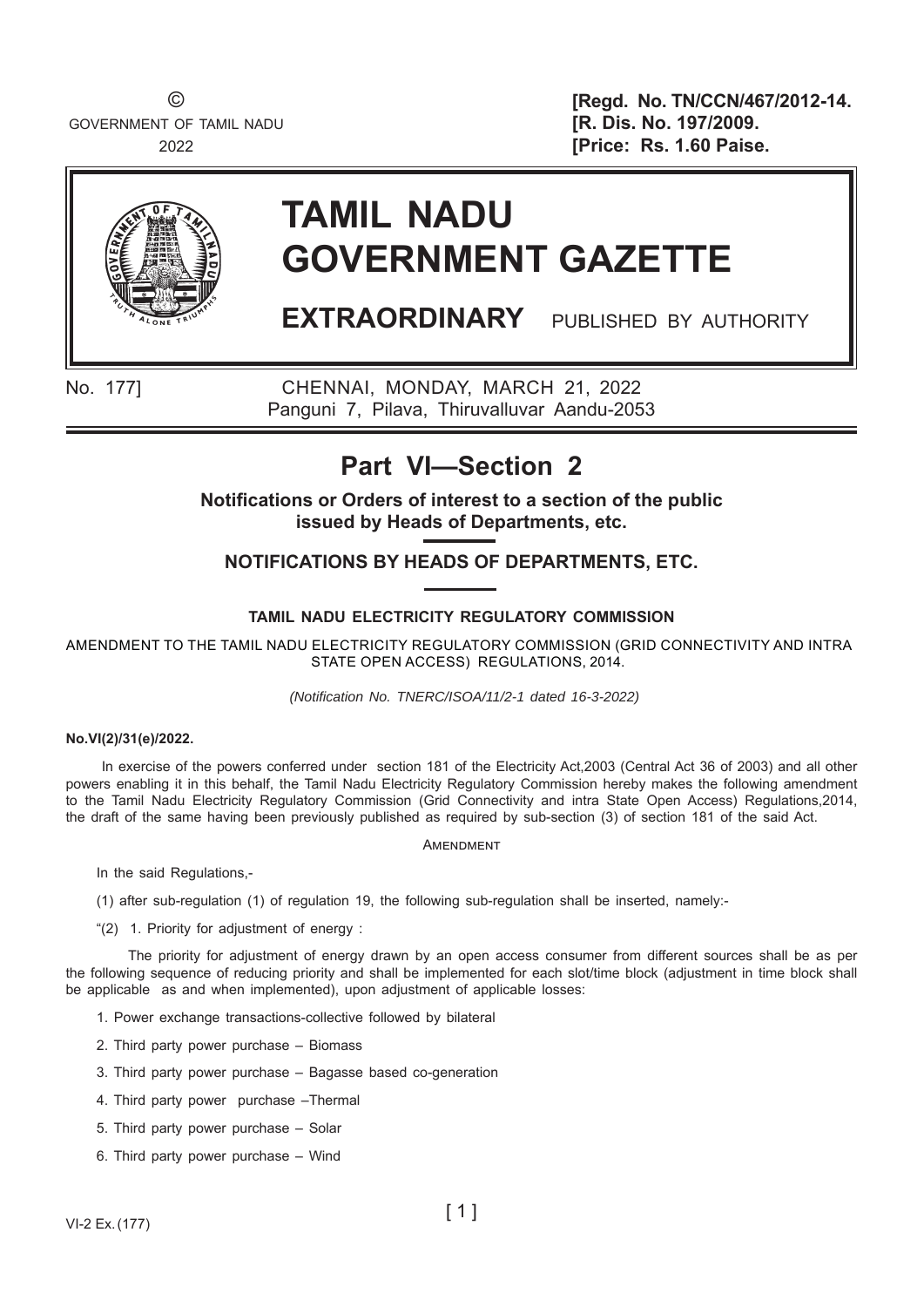- 7. Captive source Biomass
- 8. Captive source Bagasse based co-generation
- 9. Captive source Thermal
- 10. Captive source –Solar (high cost power first followed by low cost power)

11. Captive source – Wind (Captive wind energy generated in a month shall be adjusted first against consumption of that month and excess unutilized energy banked. *i.e* Methodology of adjustment specified in the Commission's Tariff orders for wind energy, as below, shall be followed:

 The energy generated during April shall be adjusted against consumption in April and the balance if any shall be reckoned as the banked energy. The generation in May shall be first adjusted against the consumption in May. If the consumption exceeds the generation during May, the energy available in the bank shall be drawn to the required extent. If the consumption during May is less than the generation during May, the balance shall be added to the banked energy. This procedure shall be repeated every month.)

11 (i) Windmills under REC scheme with 1 month banking (high cost power followed by low cost power)

11 (ii) Captive source – Windmills under non REC scheme with 1 month banking (high cost power followed by low cost power)

11 (iii) Captive source – Windmills under REC scheme with 12 months banking (high cost power followed by low cost power)

11 (iv) Captive source – Windmills under non REC scheme with 12 months banking (high cost power followed by low cost power)

12. Distribution Licensee

(By Order of the Tamil Nadu Electricity Regulatory Commission)

Chennai, S. CHINNARAJALU, S. CHINNARAJALU, S. CHINNARAJALU, S. CHINNARAJALU, S. CHINNARAJALU, S. CHINNARAJALU, 21st March 2022. *Secretary, Tamil Nadu Electricity Regulatory Commission.*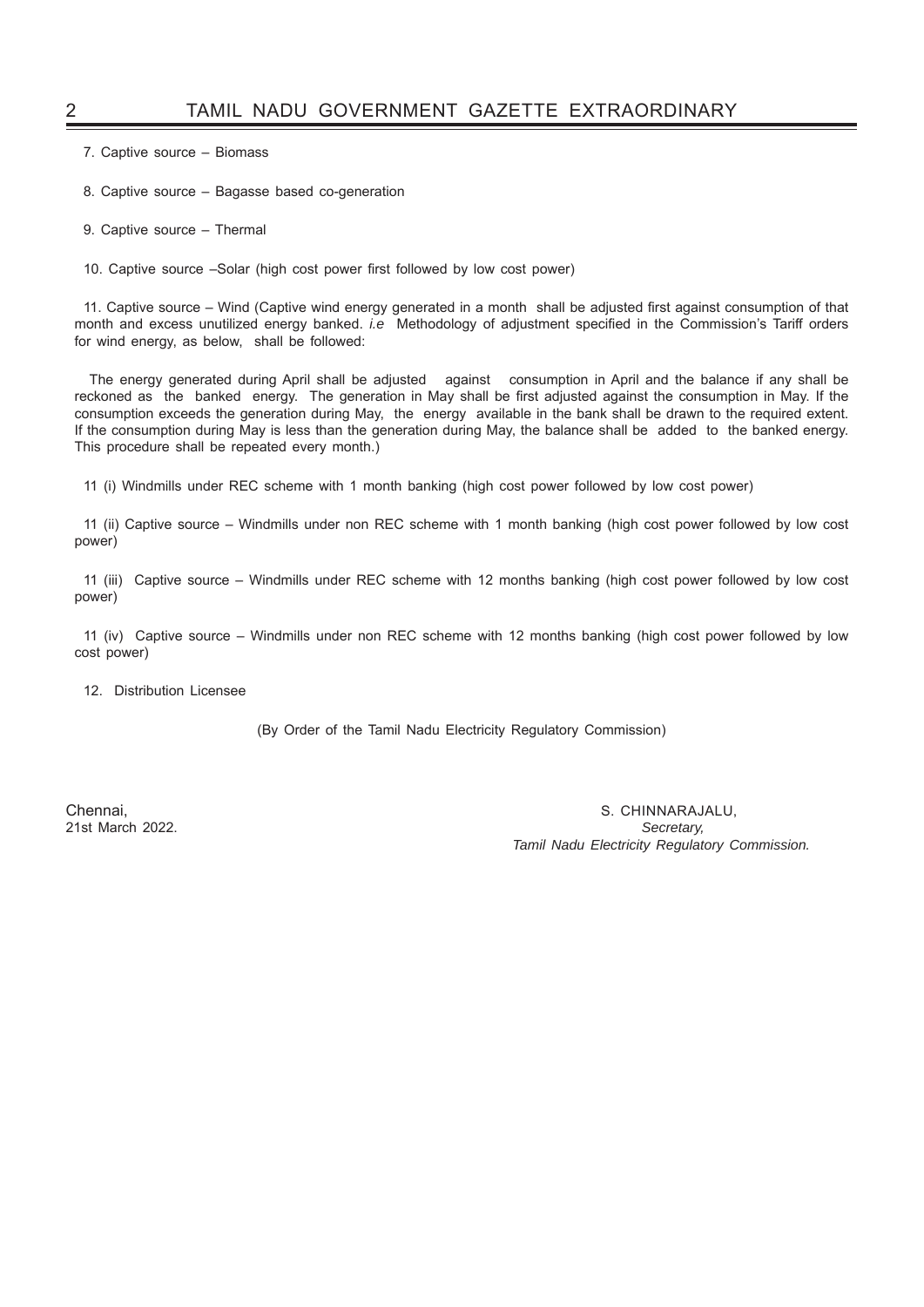#### EXPLANATORY STATEMENT

1. TANGEDCO filed a petition in M.P No.24 of 2021 praying to the Commission to fix the order for priority of adjustment of energy when a HT consumer wheels/ purchases power from multiple sources of energy under open access. The petition was hosted by TANGEDCO for comments from stakeholders. Subsequently, a draft amendment to the Grid Connectivity and Open Access regulations 2014 was published in the Commission's website inviting comments from stakeholders.

2. Open access consumers procure power from multiple energy sources and from different entities. Effective functioning of choices of consumers to purchase power from different sources requires set of rules that govern the distribution licensee and the open access customer. Though open access is non discriminatory, a plain meaning cannot always be imported irrespective of the ground reality which requires a pragmatic regulatory approach. It has, therefore, become necessary to evolve a sequence of adjustment of energy purchased/wheeled by open access consumers considering the status of generating entities, environment, economics, and regulatory principles due to sourcing of energy by an open access consumer through multiple sources in a service connection for settlement of transactions and energy accounting. Commission after analysis of the comments received from stakeholders, notifies the sequence of adjustment of energy sources by open access consumers.

3. The priority for adjustment of energy from different sources notified is based on the cost of energy generated, the shelf life of firm power which cannot be stored and the facility of banking of energy provided to the sources.

4. First priority is accorded for adjustment of power procured from exchange through collective transactions followed by bilateral for the reason that consumers purchase power from the exchange for their emergent necessities and for procurement of energy at competitive rates. Collective transactions are further prioritized over bilateral as they cannot be revised once scheduled. The Electricity Act 2003 and the policies framed thereunder promote competition. For the same reason, second priority is accorded for adjustment of third party power purchase. Among the sources under third party, priority is accorded to renewable sources (biomass and bagasse based cogeneration) and thermal that are firm with high cost of generation. Solar power and wind power are infirm without banking and therefore accorded lower priority.

5. The consumers utilising captive sources have the option to plan utilization of captive energy and procure through IEX/third party power purchase and therefore are accorded priority after IEX and third party sources. There is also a converging view among stakeholders that the priority of adjusting IEX first followed by third party power purchase and captive sources presently followed by the Distribution licensee may be considered to notify the sequence of adjustment.

6. Among the captive sources, priority is accorded to biomass, bagasse and thermal due to the short shelf life of these firm sources which lapse when not consumed. Solar and wind are prioritised after the above mentioned sources of energy as the unutilized energy of these sources are sold to the Distribution licensee. In the case of wind energy, methodology of adjustment of energy generated has been prescribed in the Tariff orders issued for wind energy which have a banking period of 12 months. The energy generated in a month has to be adjusted against the consumption of that month and the balance unutilized energy gets banked. Wind energy generators shall first adjust their captive generation before adjusting any other captive source. Conceding to the request of stakeholders, priority is accorded to the windmills under the REC scheme due to the higher open access charges paid by the consumers over the non REC windmills.

Adjustment by descending order of tariffs for wind has been settled in the Commission's order in M.P No.14 of 2017.Priority accorded to wind mills with one month banking is subject to the decision in the appeals pending before the Courts.

The regulations shall take effect from the date of notification in the *Tamil Nadu Government Gazette*.

(By Order of the Tamil Nadu Electricity Regulatory Commission)

Chennai, S. CHINNARAJALU, S. CHINNARAJALU, S. CHINNARAJALU, S. CHINNARAJALU, S. CHINNARAJALU, S. CHINNARAJALU, 21st March 2022. *Secretary, Tamil Nadu Electricity Regulatory Commission.*